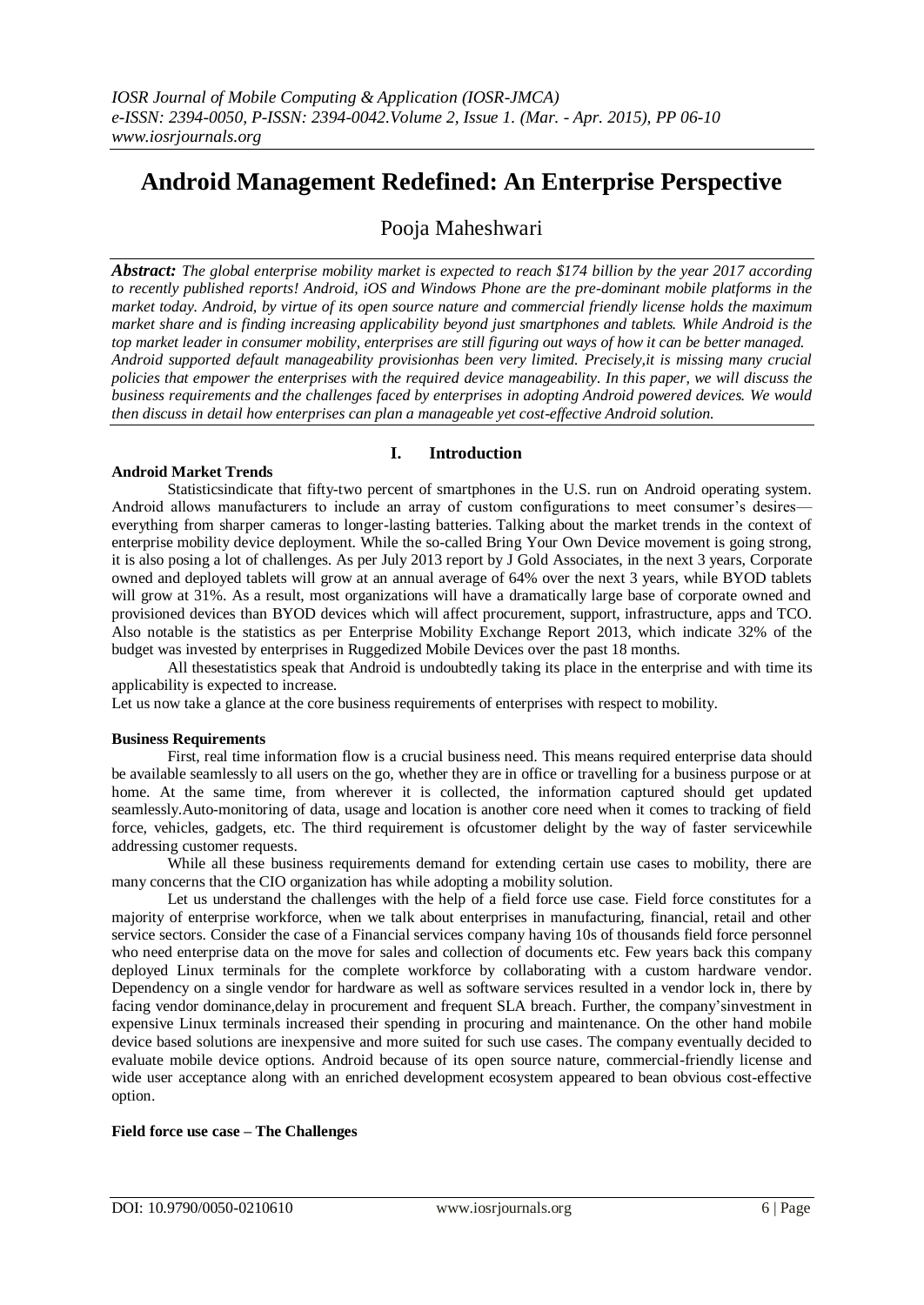However, there were a lot of concerns that need to be addressed before considering any solution for the field force use case. The first and biggest challenge ishaving a fine-grained policy management framework that would ensure that the software and hardware access for various user typesis under enterprise' control.

Consider the case, where the enterprise requires that the device WiFi should only connect to corporate WiFi SSIDs or the user should be able to place phone callsonly to corporate workgroups. Further, in the event of employees exit or a lost device, the admin should be capable of doing a selective or a full wipeas per the need. Policy changes should not involve any type of manual intervention or settings at the device end. Additionally, it should be possible to further enhance or tailor the policies and commands as per theirmobility strategy.

Anotherchallenge from the security perspective is authorized user and data access. Devices should work in a fashion similar to corporate desktops. This means that same password rules and security norms should apply across devices whether it's a corporate PC or a corporate tablet.

Devicescan be used by different enterprise users in different shifts. Depending on the user, access to enterprise data and apps should be provided through user specific workspace. And of course, all this should work seamlessly in offline mode too.

Additionally, it is sometimes desirable, to customize the branding using custom boot animation and launcher application. Removing the unrequired stuff and bundling all enterprise specific apps as a part of device factory settings can convert the device to a purpose-built device solution. The administrator must be able to impose what apps can be installed on the device.

These challenges seem to be huge when measured for vanilla Android platform. Fortunately there is a way out.

Now moving ahead. While I would refer to the field force use case as a practical example for this paper, the process and intricacies of designing a custom Android solution are applicable to pretty much any type of custom device solutions.

Let's now see how you can plan a custom Android solution and some best practices for the same.

## **Planning**

The core factors for enterprise while deciding on any type of custom Android solution would includefour steps.

As in case of any type of solution, start by understanding requirements.Next, choose the device as per the requirements, followed by preparing the device for enterprise use by adding the necessary policies, if not already present. And at last, perform required platform level customizations and branding if any.

While understanding the requirements is a much discussed topic and there are many approaches followed in the industry.From a mobility perspective,the focus should be on the use cases that actually represent the mobility needs out of the huge functionality available throughIT solutionsalready deployed in the enterprise.Further, non-functional requirements such as good user experience, internationalization, upgradability, etc. should be analyzed before freezing the solution scope and requirements.

The focus of this paper is how to choose the best fit device and the approach while building a custom android solution. Let uslook at these 2 aspects in detail.

## **Choosing a device**

Making an informed decision when choosing a device is important as itwill drive your budget, device service SLAs, user productivity, user acceptance and new device procurement. Some of these factors may appear to be very minor initially, however they may cost you real business time being lostat a later stage.

There are two device types to choose from. Consumer devices and purpose-built devices.

Purpose-built devicesare manufactured for specific enterprise needs. Like the point of sale terminals, self-service kiosks, Automotive IVI, etc. The time for procuring new custom devicesand service SLAs would vary for different OEMs.

You should go for a purpose-built device only whenthe following conditions are fulfilled.

- 1. First, there should be a need to deploy the devices at a huge scale. For example, 10,000 or more.
- 2. Second, are there very specific hardware needs like finger print sensor, printer, etc. for the solution.
- 3. Third, in case of multiple hardware accessories requirement, you may need the device to be assembled as a single unit from the portability and durability perspective.

If you find that your requirement is very distinct from the models offered by custom hardware vendors,only then you should go for getting a totally new custom device hardware design. Don't forget that this option is the most expensive from an initial investment as well as maintenance perspective.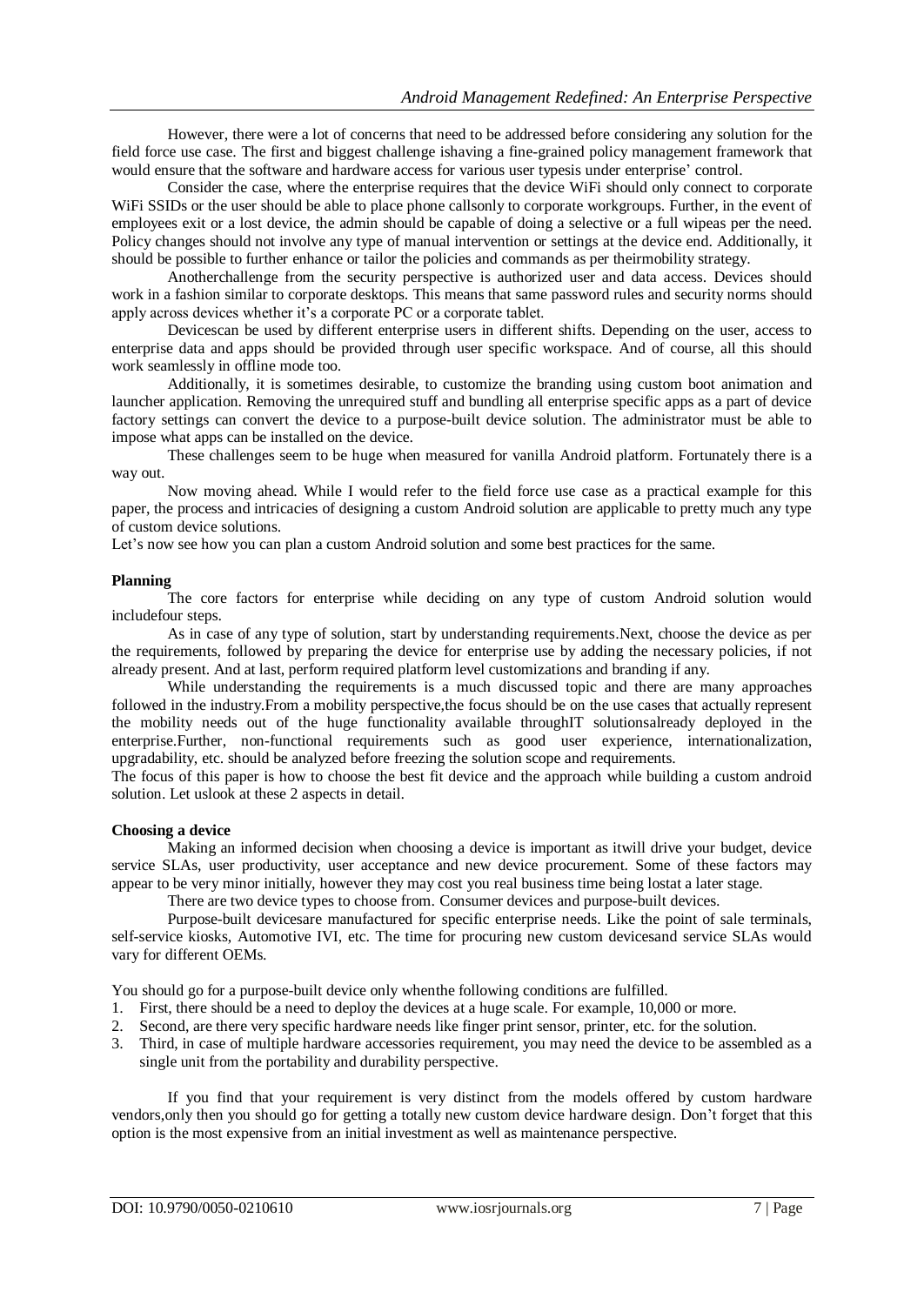If your requirementsdonot fit into this criteria for purpose-built devices,consider an available consumer device along with third party hardware accessories. This optionwould usually work best in terms of cost of purchase and maintenance, service SLAs and procurement.

Consumer devices like those offered by various OEMs like Samsung, HTC, etc. fall under this type. Any specific hardware accessory needs such as fingerprint sensor or printer can be added as needed. There are many Bluetooth and USB powered accessories available in the market which support Android.

Let's look at the recommended configuration when selecting the device for your solution.There are a variety of device configurations available but it is advisable that you

- 1. Choose a high configuration System on Chip (i.e. SoC) like NVidia Tegra 3, Snapdragon S4 or Samsung Exynos 4 Quaddepending on the OEM.
- 2. Choose a good RAM size of minimum 1GB.
- 3. Go for a capacitive touch screen at the minimum.
- 4. If your mobility use cases need good amount of data management, go for a tablet form factor. Usually, 7" or 8" tablets are preferred in the industry.
- 5. For applicationsnot involving too much data management,go for a smartphone form factor. For example in use cases focused on monitoring, receipting, etc. go for a smartphone.
- 6. Another important consideration is the Android version on the device.At the minimum it should be Jelly bean or Kitkat.

Jelly bean provides multi-user support as the major addition and other features include support for Bluetooth smart ready, optimized location and sensor capabilities, better digital rights management, UI automation, localization utilities and support for restricted profiles. Of special note, are the enhancements in Android Jellybean for enterprise security in many areas including support for SELinux. SELinux protects the operating system against potential security vulnerabilities.Further, KitKat has some good feature added from enterprise perspective like printing support, batch sensor event support, enhanced payment support through NFC and support for infra-red blasters.

Choosing one of these versions would also benefit in terms of overall device acceptance and adoption in the enterprise.

Let us now understand how we can make the chosen Android device enterprise ready.

#### **Making Android enterprise ready**

Android, by default provides device management APIs that support management of device password, device storage encryption and camera related policies, in addition to full wipe and remote lock operations. Many crucial policies can be added especially when looking for fine-grained remote manageability cases such as thefield force case we saw.

American Airlines is the first airline in US to have branded Android tablets for crew management needs.Thismanaged Android solution was deployedby leveraging Samsung for Enterprise better known asSAFEpowered devices for 17000+ flight attendants of American Airlines.

So, how canyou achieve manageability for your Android powered solution?

If you are looking for a ready-made option then go for Android devices that support manageability such as those based on Samsung SAFE, KNOX, 3LM, Android+, etc. These solutions provide for a few hundred policies to manage the devices.

But, if you are going for a purpose-built device, you will need a custom solution for managing them.

## **The Solution Approach**

Given on the slide are the 3 key components that would be required to achievefine-grained management for android in the enterprise. The first core component is Enterprise Android platform. This component would require changes at Embedded Android layers and hence, need of Custom ROM. This platform should expose certain management APIs to help the Android platform be managed externally by a trusted entity. Next component is the trusted entity i.e. an agent which should reside on the device and act as a bridge between the backend and the device platform itself. The Agent needs to communicate and make all the dynamic updates effective in real time on the device.

The policy and command managementoperations will need to beperformedat the backend by the Administrator using an Admin Console. The Admin Console exposes crucial features related to user management, device management, policy and command management.

Let us now understand how these components would work when put together in an enterprise eco-system.

#### **Solution Overview**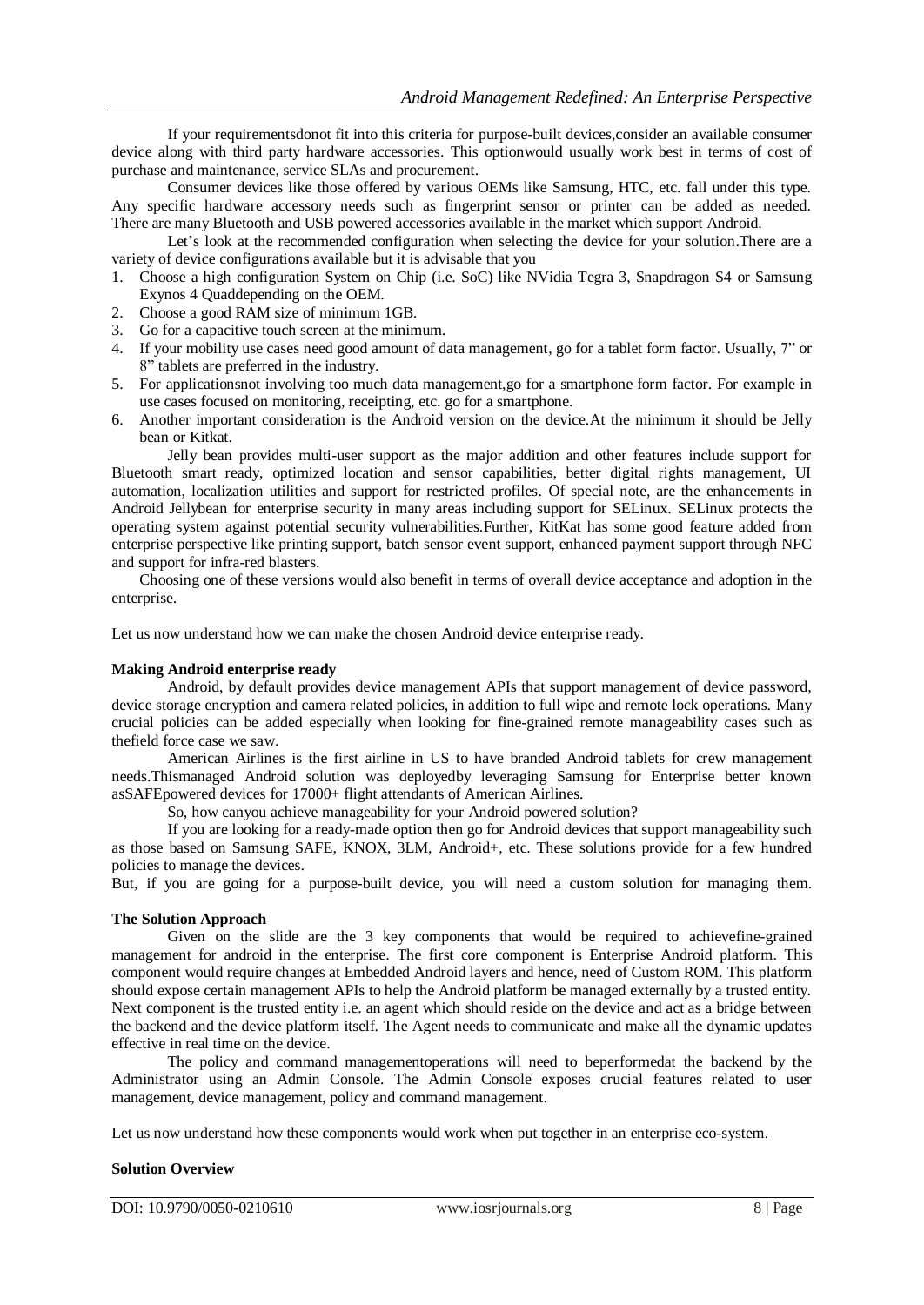Consider the case where a group ofenterprise usersare using devices powered with Enterprise ready Android solution.Each device accepts only enterprise user login and may have multiple enterprise users registered. Every enterprise user is mapped to a distinct device user for ensuring data privacy between the users.

Device provisioning getstriggered, whenever a new enterprise user is added by the device admin user through the device. Device admin user is the one having all the rights for user and other device manual management related workflows. Other users on device are linked with enterprise user and work in their own space and can manage only that space without affecting others.

The on-device agent co-ordinates with backend for user provisioning and authentication. It is also responsible for fetching and applying of policy and command updates on the device for various registered users.

At server end, an Enterprise Administrator approves new users andmanages policies for variousroles.He can issue and track commands like full or selective wipe,remote lock, etc. as per need. All this is done using the Admin Console which acts as a central management console for fine-grained management of the enterprise devices.

Another important component is a robust update system. The system must allow the administrator to upload ROM images onto the Update server via an OTA Update Center. At the device end, there would be an update fetcher component. Subsequently, the update would get installed through the updater component on the device. This update system should work seamlessly.

All these features help you achieve effective management of your custom Android solution.

Here I would like to mention a case wheresuchenterprise ready Android solutionwas deployed for field force use case where sales personnel were provided a non-GSM WiFi supported 3G Android tablet,installed with pre-bundled apps for field usage. For enterprise data security and privacy reasons, the Admin wants to enablea WIFI policy for thefield staff devices and connect to WiFi SSIDs within the company area.

Thistype of solution can help to increase the productivity of device end users, and reduce the overall operating cost for the organization.

#### **Recommendations - Android Management**

I would like to emphasize on adopting the convention of blacklist, whitelist and on/off for all policies.

One of theareas to look at is Communication Management. It can involve enabling and disabling of communication channels like outgoing or incoming SMS and phone calls. It may also include whitelisting and blacklisting of contacts for various communication channels.

Security management is the most crucial amongst all. Security of data on the move requires that the data flowing through the networks from and to the device is secure.

For Data at rest which denotes the data residing on the device, it is important to consider device encryption and SD Card encryption. Also, the encryption may be present at app layer for data saved in the DataBase and files. However, that can be best handled at the app layer by introducing a mobile application management library.

For security of data on the move security, Always VPN on policy should ensure that the device can be connected to network only if it is on VPN. This is very important if the enterprise needs that all the network traffic always gets routed through the enterprise server. This is particularly required for devices dealing in excessive private data like customer financial information and transactions. Further, HTTPS must be treated as mandatory.

Further, it is recommendedto provide for enabling or disabling hardware and other features. It is crucial for devices deployed in field staff use cases that they be able to use certain features only. For instance, the camera, Bluetooth, screen capture, tethering and other hardware/software features may totally be disallowed for a particular user profile to maintain enterprise data security and to avoid device misuse. Enforced Firmware OTA policy may also be introduced if an enterprise is looking for forced upgrades beyond a particular timeline for crucial OS updates.

Next, expense management is an important category to be able to control the cost incurred per user. Automated location tracking policy can be used for achieving location logging for the device, thereby enabling the enterprise to track user's transit allowances. Not only this, it would also help monitor employee's productivity and variances. Other important policies to be considered under this head are to enable or disable data communication while roaming, limit data, phone or SMS usage, etc.

Having the option of Kiosk mode application enables locking the device to run only thatapplication. This may also involve remapping or disabling of hardware keys.

For enterprise profile management, thepre-bundled launcher should utilize an enterprise login moduleso that the same rules apply to mobile device access just like the desktop access.

Subsequently, this login should then be used as a basis for all enterprise app workflow access rights as assigned by the admin.